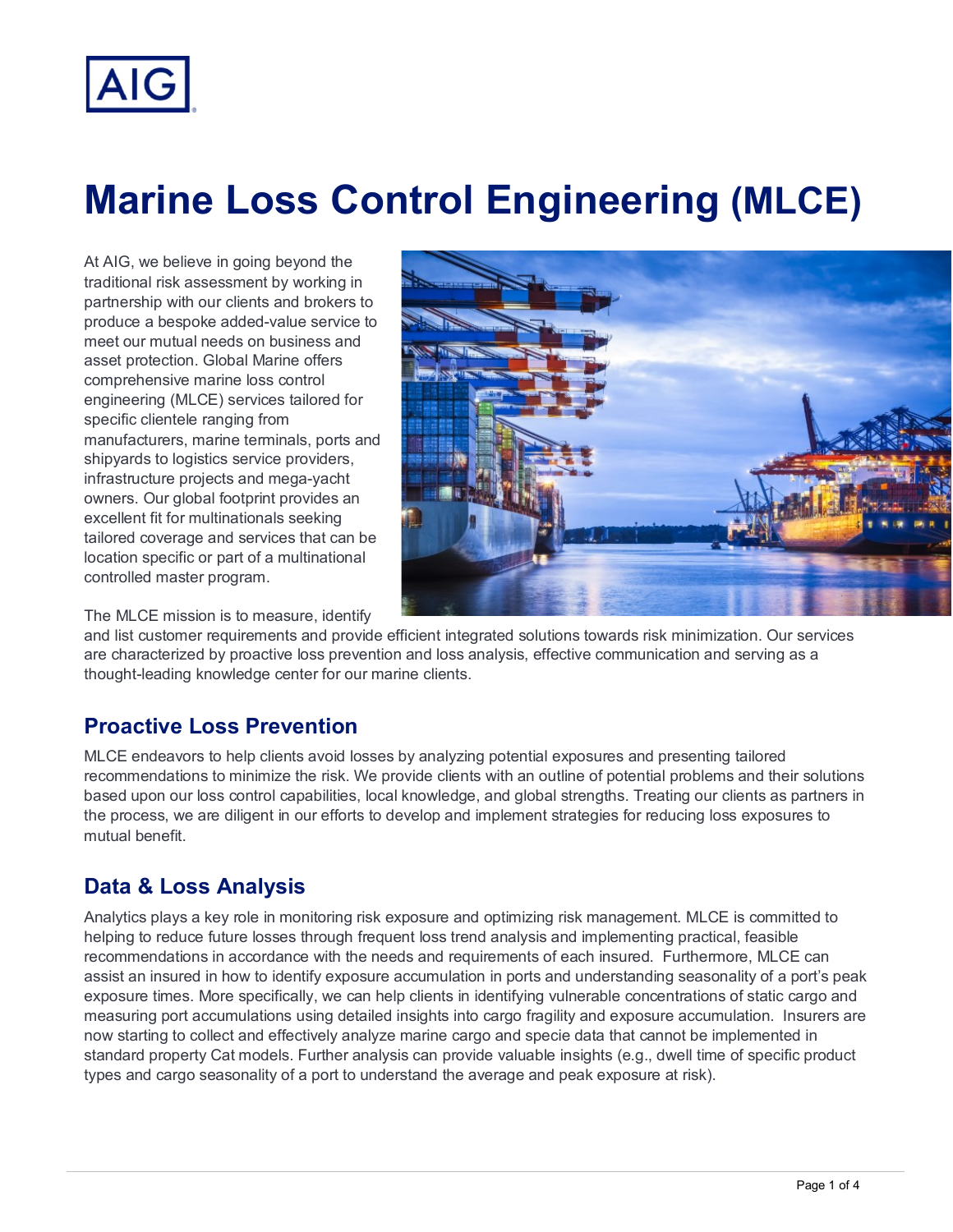

## **Effective Communication**

MLCE strives to ensure open lines of communication, to act as a "knowledge center" and exchange essential information that will assist the client, underwriter and MLCE team in carrying out loss prevention initiatives during the policy period.

## **Knowledge Center**

The Marine Loss Control Engineering Team consists of a global network of fourteen strategically placed, full time, loss control managers, made up of seasoned professionals with 25 years of experience in the industry on average, most with sea-going experience and licensed as Master Mariners. The team also has wide ranging complimentary expertise as former cargo surveyors, port captains and claims specialists as well as specialized skills and experience in areas such as cargo crime prevention, logistics, and packaging.

To take advantage of the team's skills and expertise as well as maintain a worldwide consistent approach and maximize our effectiveness in delivering the full range of loss control services to our clients on a local level, the team has developed a "Knowledge Center" that covers our services related to general cargo, bulk cargo, project cargo, hull and machinery, marine liabilities, logistics and security as well as recreational marine. Each MLCE manager possesses the necessary expertise to ensure that our services remain on the cutting edge in the related disciplines and all local loss control operations remain fully supported on a global level.

## **MLCE Capabilities**

#### **Cargo**

Theft in logistics is a significant problem, as are cargo mishandling, damage due to unsuitable packaging standards, and the potential for container stack failure. MLCE issues timely bulletins and publications to help our clients keep current on the requirements that can help to reduce the potential for loss. These publications are available through your Marine Loss Control Engineer:

- High Value Targeted Theft Security Series
- Cold Chain Management for Medicinal Products
- Container Stack Failures on High Seas Overview
- Northern Sea Route Potential

Specific services relating to cargo policies include but are not limited to the following:

- Desktop vetting and / or physical inspection for vessel suitability
- Packaging consultation or detailed cargo condition assessment
- Handling, stowage and securing guidelines for general cargo, specific bulk commodities, dangerous goods, and heavy lift shipments
- Guidance on adherence to applicable regulations, such as the International Maritime Dangerous Goods (IMDG) Code, the Code of Safe Practice for Cargo Stowage and Securing (CSS Code), the International Maritime Solid Bulk Cargoes Code (IMSBC Code), and the International Bulk Chemical Code (IBC Code)
- Analysis and guidance on route assessments, tug and barge suitability, bollard pull requirements, towing arrangements, transport method statements, lifting gear and rigging assessments as well as "cradle to grave" monitoring of critical project cargo shipments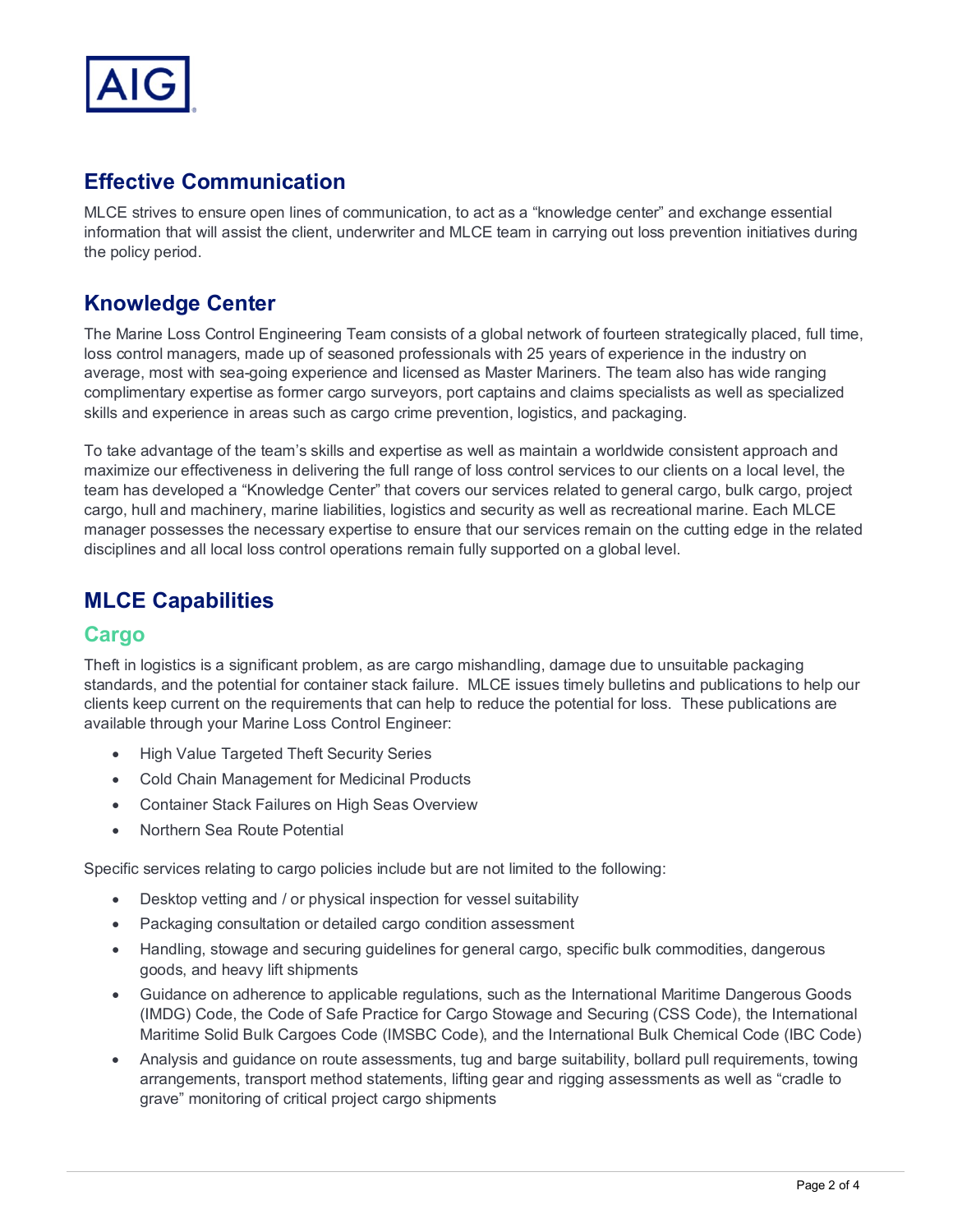

- Warehouse risk assessments for fire, theft and natural hazard exposures as well as potential maximum loss based on relevant exposures and mitigation factors
- Cargo security consultation on exposures and vulnerabilities, including auditing existing policies, procedures and service providers and assisting with the implementation of industry best practices

#### **Hull**

Specific services relating to hull policies include but are not limited to the following:

- Condition and valuation assessments for tugboats, barges, small passenger vessels, ferries, fishing vessels, "brown water" oilfield support (crew boats, OSV's) and all classes of "blue water" vessels
- Guidance on adherence to applicable standards, rules and regulations (e.g., Class, Flag State, International Maritime Organization (IMO), International Ship and Port Facility Security Code (ISPS))
- Piracy mitigation planning

#### **Marine Liabilities**

Specific services relating to Marine Liability include but are not limited to the following:

- Risk assessments for port, marine terminal, stevedoring, passenger vessel, shipyard, marine construction or motor truck operations.
- Depending on required scope, assessments may incorporate inspection of facilities, contractor's equipment, piers, docks, wharves, dry-docks and cranes as well as review of cargo (or other) operations, contract and work orders, safety and loss control programs, pollution and environmental policies, fire protection, security, maintenance and repair programs; care, custody and control policies; and / or tenant, contractors, temporary workers and employee policies.
- Marine safety training

# **Trade Association Membership**

AIG marine loss control engineers have leadership roles and memberships in trade associations, where they work with global manufacturers, logistics providers, freight carriers, law enforcement agencies and other stakeholders with the common aim of reducing losses from international supply chains.

Currently, MLCE is actively involved in various trade association committees that find solutions to complex problems such as:

- **Facility Security Requirements**
- Trucking Security Requirements, and
- Safe Parking Requirements for Truckers.

# **Guidance and Training**

In addition to the risk assessment program, AIG MLCE has developed a depository with a wide range of training material covering a wide range of marine related technical subjects that are available to support the overall group risk management philosophy and provide guidance on operational best practices.

Also available is the "Insight" series, an ever-expanding suite of 'Best Practice' documents produced by AIG Property Risk Engineers. These Insights cover a range of property related technical subjects giving guidance to assist you in mitigating and controlling hazards across your 'cargo-in-warehouses' portfolio.